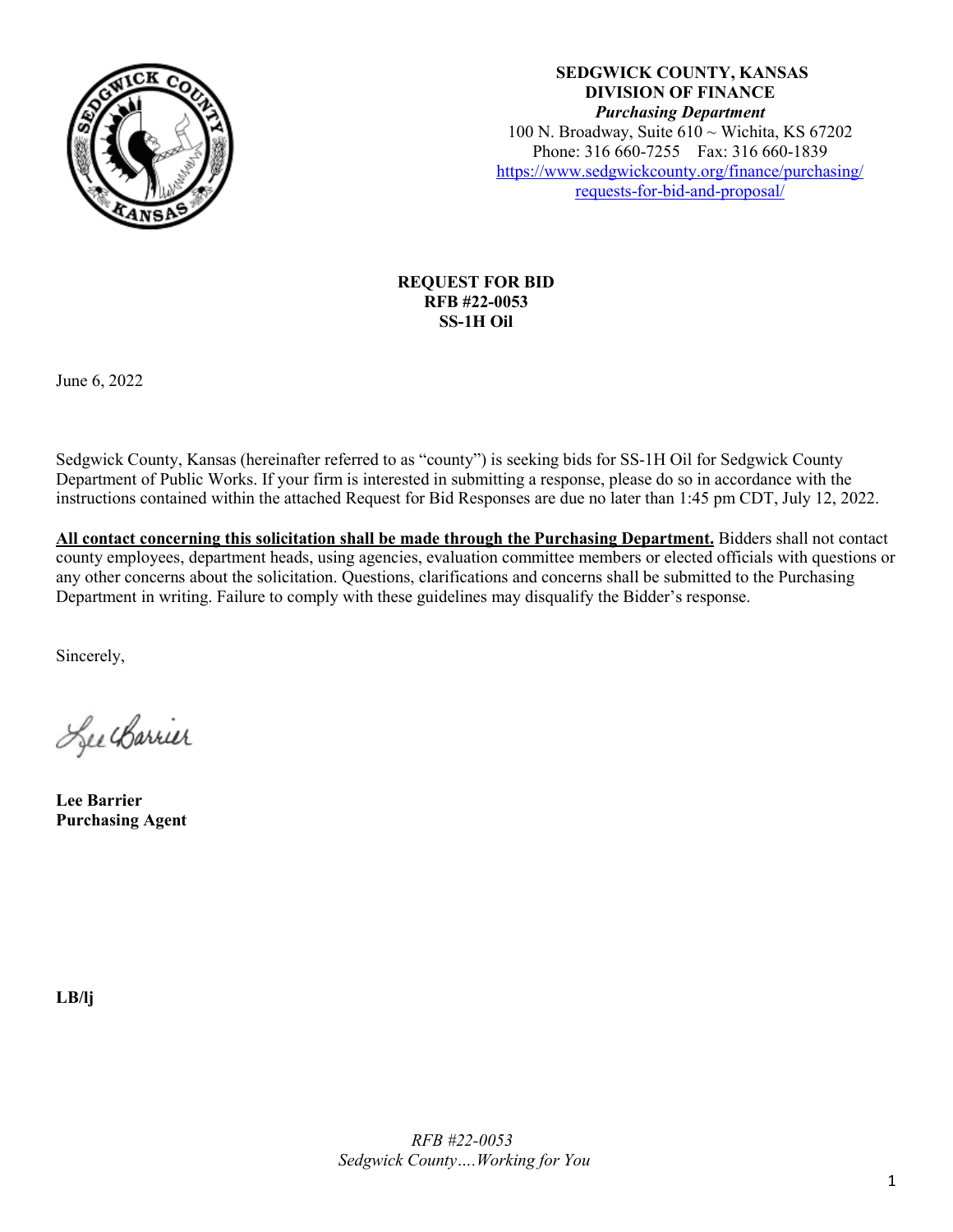## **Table of Contents**

- <span id="page-1-0"></span>**I. [Purpose](#page-2-0)**
- <span id="page-1-1"></span>**II. [Submittals](#page-2-1)**
- <span id="page-1-2"></span>**III. [Scope of Work](#page-2-2)**
- <span id="page-1-3"></span>**IV. [Sedgwick County's Responsibilities](#page-2-3)**
- <span id="page-1-9"></span><span id="page-1-8"></span><span id="page-1-7"></span><span id="page-1-6"></span><span id="page-1-5"></span><span id="page-1-4"></span>**V. Bid [Terms](#page-2-4)**
	- **A. [Questions and Contact Information](#page-2-5)**
	- **B. [Minimum Firm Qualifications](#page-2-6)**
	- **C. [Evaluation Criteria](#page-3-0)**
	- **D. [Request for Bid](#page-3-1) Timeline**
	- **E. [Contract Period and Payment Terms](#page-3-2)**
	- **F. [Insurance Requirements](#page-3-3)**
	- **G. [Indemnification](#page-4-0)**
	- **H. [Confidential Matters and Data Ownership](#page-4-1)**
	- **I. [Bid Conditions](#page-5-0)**
- <span id="page-1-14"></span><span id="page-1-13"></span><span id="page-1-12"></span><span id="page-1-11"></span><span id="page-1-10"></span>**VI. [Required Response Content](#page-5-1)**
- <span id="page-1-15"></span>**VII. [Response Form](#page-6-0)**
- <span id="page-1-16"></span>**VIII. [Price Form](#page-8-0)**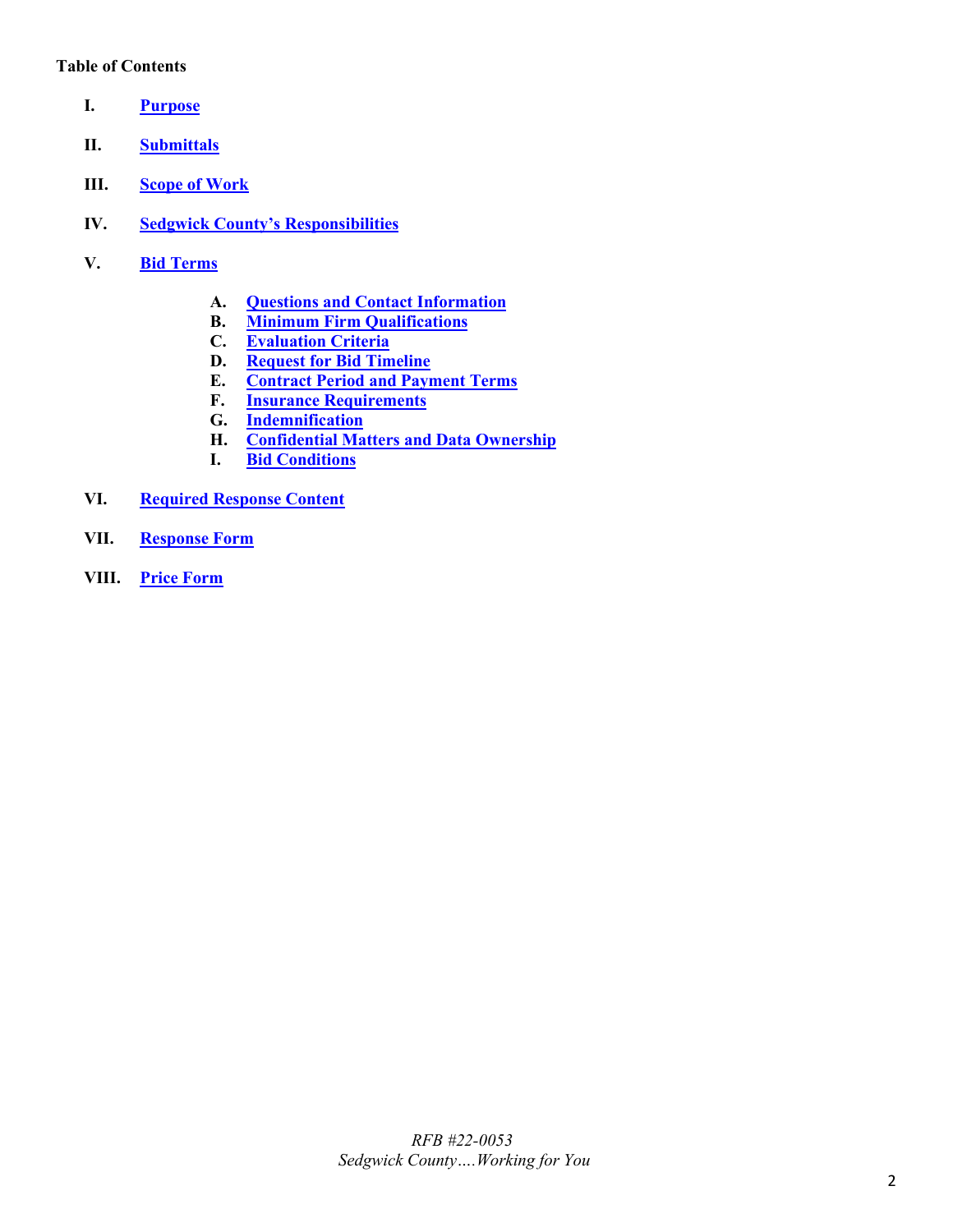## <span id="page-2-0"></span>**I. [Purpose](#page-1-0)**

Sedgwick County, located in south-central Kansas, is one of the most populous of Kansas' 105 counties with a population estimated at more than 514,000 persons. It is the sixteenth largest in area, with 1,008 square miles, and reportedly has the second highest per capita wealth among Kansas' counties. Organizationally, the County is a Commission/Manager entity, employs nearly 2,800 persons, and hosts or provides a full range of municipal services, e.g. – public safety, public works, criminal justice, recreation, entertainment, cultural, human/social, and education.

Sedgwick County is seeking bids for SS-1H Oil, in accordance with the specifications outlined, for Sedgwick County Public Works.

### <span id="page-2-1"></span>**II. [Submittals](#page-1-1)**

Carefully review this Request for Bid. It provides specific technical information necessary to aid participating firms in formulating a thorough response. Should you elect to participate, submit one (1) original **AND** one (1) electronic copy (PDF/Word supplied on a flash drive) of the entire document with any supplementary materials to:

> Lee Barrier Sedgwick County Purchasing Department 100 N. Broadway, Suite 610 Wichita, KS 67202

SUBMITTALS are due **NO LATER THAN 1:45 pm CDT, TUESDAY, July 12, 2022**. Responses must be sealed and marked on the lower left-hand corner with the firm name and address, bid number, and bid due date. Late or incomplete responses will not be accepted and will not receive consideration for final award. Bids/proposals that arrive late due to the fault of the U.S. Postal Service, United Parcel Service, DHL, FedEx, any delivery/courier service, or any other carrier of any sort are still considered late and shall not be accepted by the county.

Bid responses will be acknowledged and read into record at Bid Opening, which will occur at 2:00 pm /CDT, on the due date. We will continue to have Bid Openings for the items listed currently. If you would like to listen in as these bids are read into the record, please dial our Meet Me line  $\omega$  (316) 660-7271 at 2:00 pm.

### <span id="page-2-2"></span>**III. [Scope of Work](#page-1-2)**

Provide Emulsified Oil, SS-1H Per KDOT Standard Specifications, 2015 Edition, Division 1200, Section 1203, Emulsified Asphalt, Table 1203-1. Sedgwick County will haul.

### <span id="page-2-3"></span>**IV. [Sedgwick County's Responsibilities](#page-1-3)**

- Provide information, as legally allowed, in possession of the county, which relates to the county's requirements or which is relevant to this project.
- Designate a person to act as the County Contract Manager with respect to the work to be performed under this contract.
- County reserves the right to make inspections at various points of the project. Contractor agrees to openly participate in said inspections and provide information to the county on the progress, expected completion date and any unforeseen or unexpected complications in the project.

## <span id="page-2-4"></span>**V. Bid [Terms](#page-1-4)**

### A. [Questions and Contact Information](#page-1-5)

<span id="page-2-5"></span>Any questions regarding this document must be submitted in writing to Lee Barrier at [Lee.Barrier@sedgwick.gov](mailto:Lee.Barrier@sedgwick.gov) by 5:00 pm CDT, June 21, 2022 Any questions of a substantive nature will be answered in written form as an addendum and posted on the purchasing website at<https://www.sedgwickcounty.org/finance/purchasing/requests-for-bid-and-proposal/> under the Documents column associated with this bid number by 5:00 pm CDT, July 1, 2022. Firms are responsible for checking the website and acknowledging any addenda on their bid response form.

> <span id="page-2-6"></span>*RFB #22-0053 Sedgwick County….Working for You*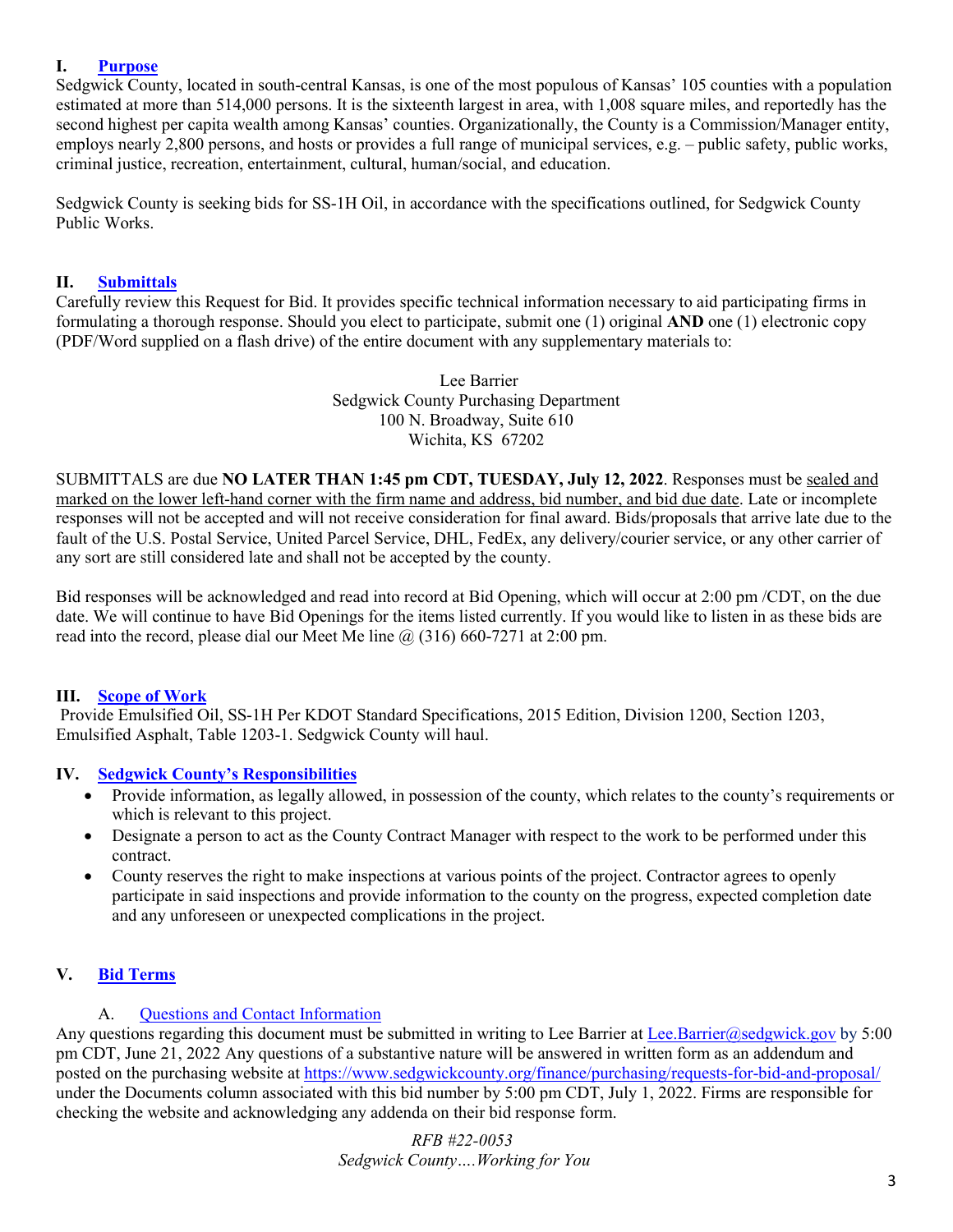# B. [Minimum Firm Qualifications](#page-1-6)

This section lists the criteria to be considered in evaluating the ability of firms interested in providing the service(s) and/or product(s) specified in this Request for Bid. Firms must meet or exceed these qualifications to be considered for award. Bids submitted must reflect in detail their inclusion as well as the degree to which they can be provided. Any exceptions to the requirements listed should be clearly detailed in proposer's response.

Bidders shall:

- 1. Have proper certification(s) or license(s) for the services/product specified in this document.
- 2. Ensure that project work meets all local, state and federal laws, regulations and ordinances.
- 3. Have the capacity to acquire all required permits, bonds, escrows or insurances.
- 4. Provide appropriate project supervision and quality control procedures.
- 5. Have appropriate material, equipment and labor to perform job safely and efficiently. *All costs associated with meeting this requirement will be the sole responsibility of the vendor.*

# C. [Evaluation Criteria](#page-1-7)

<span id="page-3-0"></span>An award will be made to the lowest responsible and responsive bidder.

# D. [Request for Bid](#page-1-8) Timeline

<span id="page-3-1"></span>The following dates are provided for information purposes and are subject to change without notice. Contact the Purchasing Department at (316) 660-7255 to confirm any and all dates**.** 

| Distribution of Request for Bid to interested parties                        | <b>June 6, 2022</b> |
|------------------------------------------------------------------------------|---------------------|
| Clarification, Information and Questions submitted in writing by 5:00 pm CDT | June 21,2022        |
| Addendum Issued by 5:00 pm CDT                                               | <b>July 1,2022</b>  |
| Sealed Bid due before 1:45 pm CDT                                            | <b>July 12,2022</b> |
| Board of Bids and Contracts Recommendation                                   | <b>July 14,2022</b> |
| Board of County Commission Award                                             | <b>July 20,2022</b> |

## E. [Contract Period and Payment Terms](#page-1-9)

<span id="page-3-2"></span>A contractual period will begin following Board of County Commissioners (BoCC) approval of the successful firm(s) for one (1) year with two (2) one (1) year options to renew.

County may cancel its obligations herein upon thirty-day (30) prior written notice to the other party. It is understood that funding may cease or be reduced at any time, and in the event that adequate funds are not available to meet the obligations hereunder, either party reserves the right to terminate this agreement upon thirty (30) days prior written notice to the other. Payment will be remitted following receipt of monthly detailed invoice.

## Payment and Invoice Provisions

[https://www.sedgwickcounty.org/media/39239/payment\\_and\\_invoice\\_provisions.pdf](https://www.sedgwickcounty.org/media/39239/payment_and_invoice_provisions.pdf)

## F. [Insurance Requirements](#page-1-10)

<span id="page-3-3"></span>Liability insurance coverage indicated below must be considered as primary and not as excess insurance. If required, Contractor's professional liability/errors and omissions insurance shall (i) have a policy retroactive date prior to the date any professional services are provided for this project, and (ii) be maintained for a minimum of three (3) years past completion of the project. Contractor shall furnish a certificate evidencing such coverage, with County listed as an additional insured including both ongoing and completed operations, except for professional liability, workers' compensation and employer's liability. **Certificate shall be provided prior to award of contract.** Certificate shall remain in force during the duration of the project/services and will not be canceled, reduced, modified, limited, or restricted until thirty (30) days after County receives written notice of such change. All insurance must be with an insurance company with a minimum BEST rating of A-VIII and licensed to do business in the State of Kansas **(must be acknowledged on the bid/proposal response form).**

**NOTE:** If any insurance is subject to a deductible or self-insured retention, written disclosure must be included in your proposal response and also be noted on the certificate of insurance.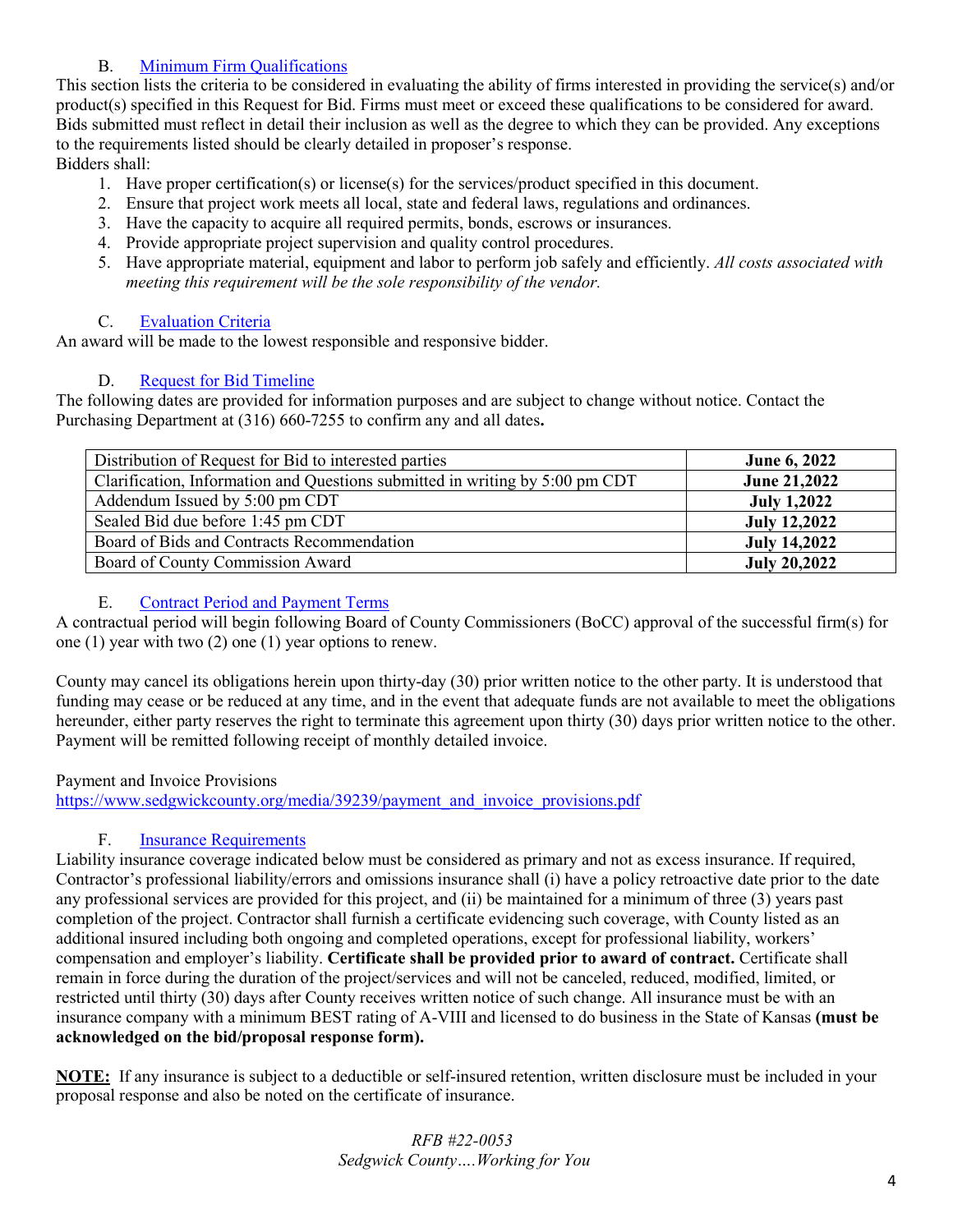It is the responsibility of Contractor to require that any and all approved subcontractors meet the minimum insurance requirements.

| <b>Workers' Compensation:</b>                                                      |                |  |  |
|------------------------------------------------------------------------------------|----------------|--|--|
| Applicable coverage per State Statutes                                             |                |  |  |
| <b>Employer's Liability Insurance:</b>                                             | \$500,000.00   |  |  |
| Commercial General Liability Insurance (on form CG 00 01 04 13 or its equivalent): |                |  |  |
| Each Occurrence                                                                    | \$1,000,000.00 |  |  |
| General Aggregate, per project                                                     | \$2,000,000.00 |  |  |
| Personal Injury                                                                    | \$1,000,000.00 |  |  |
| Products and Completed Operations Aggregate                                        | \$2,000,000.00 |  |  |
| <b>Automobile Liability:</b>                                                       |                |  |  |
| Combined single limit                                                              | \$500,000.00   |  |  |
| <b>Umbrella Liability:</b>                                                         |                |  |  |
| Following form for both the general liability and automobile                       |                |  |  |
| X Required / Not Required                                                          |                |  |  |
| Each Claim                                                                         | \$1,000,000.00 |  |  |
| Aggregate                                                                          | \$1,000,000.00 |  |  |
| Professional Liability/ Errors & Omissions Insurance:                              |                |  |  |
| Required / X Not Required                                                          |                |  |  |
| Each Claim                                                                         | \$1,000,000.00 |  |  |
| Aggregate                                                                          | \$1,000,000.00 |  |  |
| <b>Pollution Liability Insurance:</b>                                              |                |  |  |
| Required / X Not Required                                                          |                |  |  |
| Each Claim                                                                         | \$1,000,000.00 |  |  |
| Aggregate                                                                          | \$1,000,000.00 |  |  |

## *Special Risks or Circumstances:*

*Entity reserves the right to modify, by written contract, these requirements, including limits, based on the nature of the risk, prior experience, insurer, coverage, or other special circumstances.*

### **IF CONTRACTOR IS PROVIDING CONSTRUCTION SERVICES:**

*In addition to the above coverages, Contractor shall also provide the following:*

| <b>Builder's Risk Insurance:</b> | In the amount of the initial Contract Sum, plus the value of subsequent        |  |  |
|----------------------------------|--------------------------------------------------------------------------------|--|--|
|                                  | modifications and cost of materials supplied and installed by others,          |  |  |
|                                  | comprising the total value for the entire Project on a replacement cost basis  |  |  |
|                                  | without optional deductibles. Entity, Contractor, and all Subcontractors shall |  |  |
|                                  | be included as named insureds.                                                 |  |  |
|                                  |                                                                                |  |  |

### <span id="page-4-1"></span>G. [Indemnification](#page-1-11)

<span id="page-4-0"></span>To the fullest extent of the law, the provider, its subcontractor, agents, servants, officers or employees shall indemnify and hold harmless Sedgwick County, including, but not limited to, its elected and appointed officials, officers, employees and agents, from any and all claims brought by any person or entity whatsoever, arising from any act, error, or omission of the provider during the provider's performance of the agreement or any other agreements of the provider entered into by reason thereof. The provider shall indemnify and defend Sedgwick County, including, but not limited to, its elected and appointed officials, officers, employees and agents, with respect to any claim arising, or alleged to have arisen from negligence, and/or willful, wanton or reckless acts or omissions of the provider, its subcontractor, agents, servants, officers, or employees and any and all losses or liabilities resulting from any such claims, including, but not limited to, damage awards, costs and reasonable attorney's fees. This indemnification shall not be affected by any other portions of the agreement relating to insurance requirements. The provider agrees that it will procure and keep in force at all times at its own expense insurance in accordance with these specifications.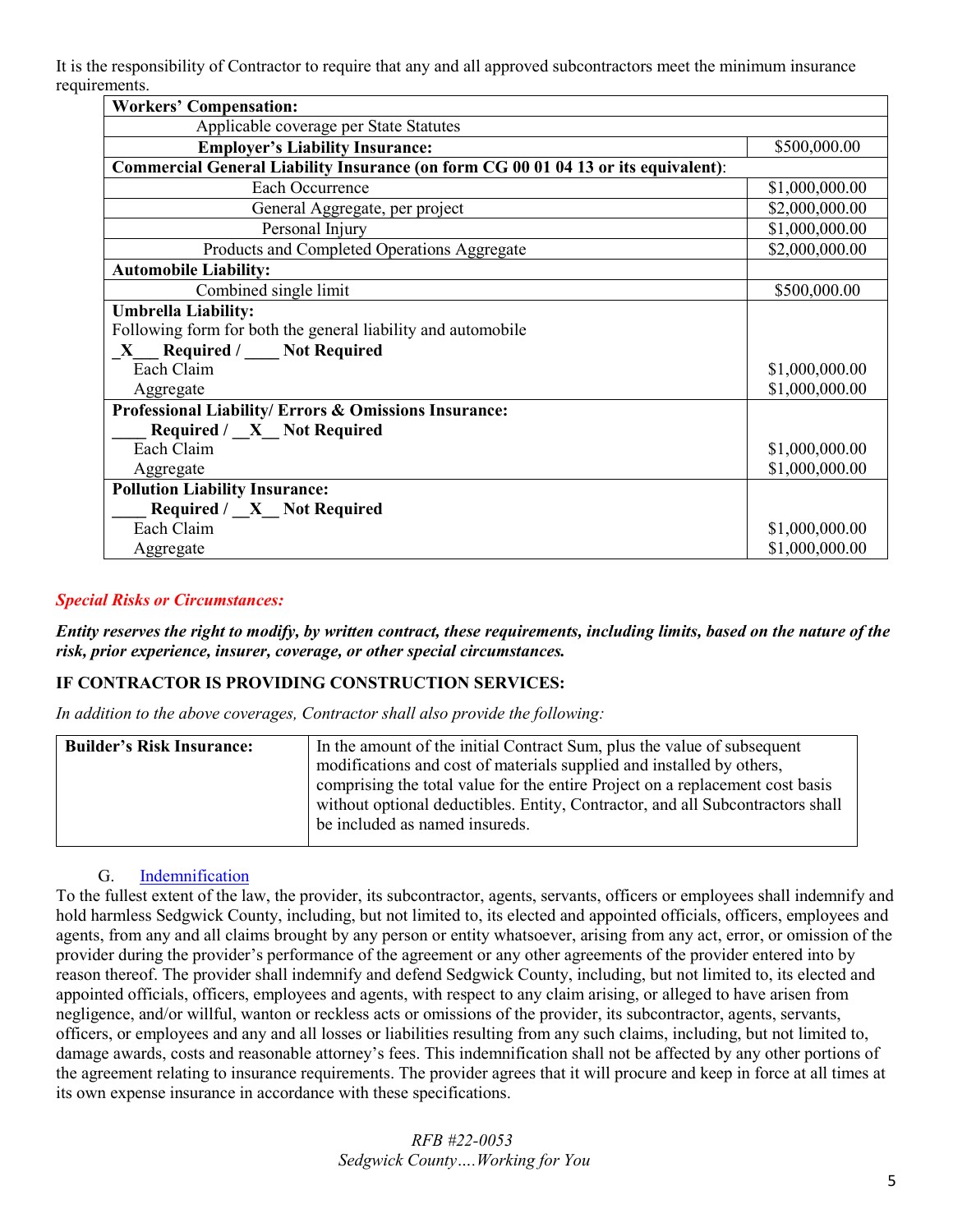# H. [Confidential Matters and Data Ownership](#page-1-12)

The successful bidder agrees all data, records and information, which the bidder, its agents and employees, which is the subject of this bid, obtain access, remains at all times exclusively the property of Sedgwick County. The successful proposer agrees all such data, records, plans and information constitutes at all times proprietary information of Sedgwick County. The successful bidder agrees that it will not disclose, provide, or make available any of such proprietary information in any form to any person or entity. In addition, the successful proposer agrees it will not use any names or addresses contained in such data, records, plans and information for the purpose of selling or offering for sale any property or service to any person or entity who resides at any address in such data. In addition, the successful proposer agrees it will not sell, give or otherwise make available to any person or entity any names or addresses contained in or derived from such data, records and information for the purpose of allowing such person to sell or offer for sale any property or service to any person or entity named in such data. Successful bidder agrees it will take all reasonable steps and the same protective precautions to protect Sedgwick County's proprietary information from disclosure to third parties as with successful proposer's own proprietary and confidential information. Proposer agrees that all data, regardless of form that is generated as a result of this Request for Bid is the property of Sedgwick County.

<span id="page-5-0"></span>I. [Bid Conditions](#page-1-13)

<https://www.sedgwickcounty.org/media/31339/bid-terms-conditions.pdf>

General Contract Provisions

http://www.sedgwickcounty.org/purchasing/pdf\_files/General%20Contractual%20Provisions.pdf

 Mandatory Contract Provisions <https://www.sedgwickcounty.org/media/31336/mandatory-contractual-provisions.pdf>

 Independent Contractor <https://www.sedgwickcounty.org/media/54780/independent-contractor-addendum.pdf>

Sample Contract

<https://www.sedgwickcounty.org/media/39236/sample-contract.pdf>

Federal Certifications Addendum Sedgwick County [https://www.sedgwickcounty.org/media/59719/federal-certifications-addendum-updated-for-changes-to-ug-11-12-2020-](https://www.sedgwickcounty.org/media/59719/federal-certifications-addendum-updated-for-changes-to-ug-11-12-2020-no-signature-line.pdf)

[no-signature-line.pdf](https://www.sedgwickcounty.org/media/59719/federal-certifications-addendum-updated-for-changes-to-ug-11-12-2020-no-signature-line.pdf)

<span id="page-5-1"></span> Suspension and Debarment <https://www.sedgwickcounty.org/finance/purchasing/suspension-and-debarment/>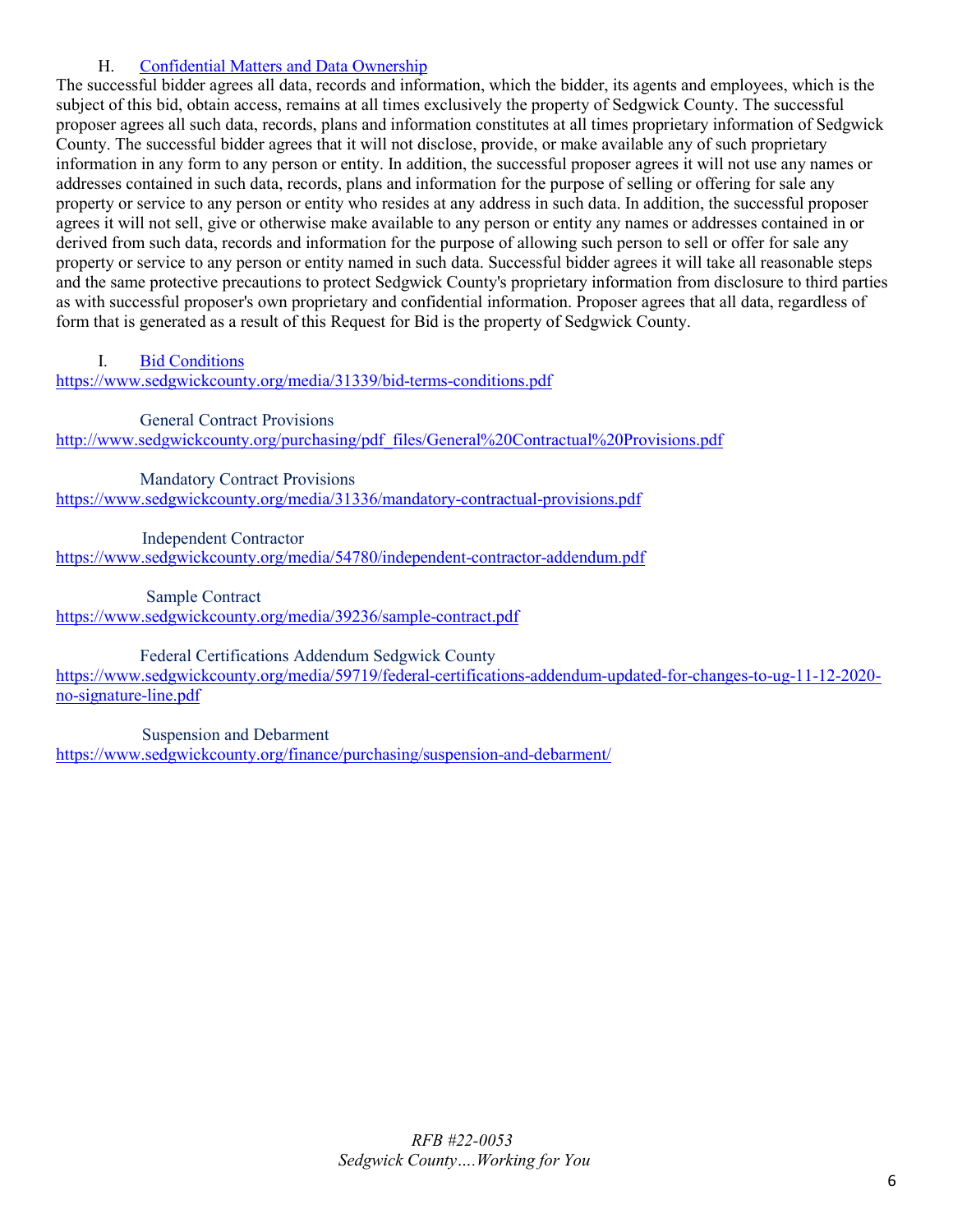### **VI. [Required Response Content](#page-1-14)**

Bid response should include the following: [Add any other items as necessary for your project]

- 1. Any exclusions clearly delineated.
- 2. Sample invoice (where applicable).<br>3. Completed and signed Bid Response
- Completed and signed Bid Response Form.
- 4. Proof of insurance
- <span id="page-6-0"></span>5. Those responses that do not include all required forms/items may be deemed non-responsive.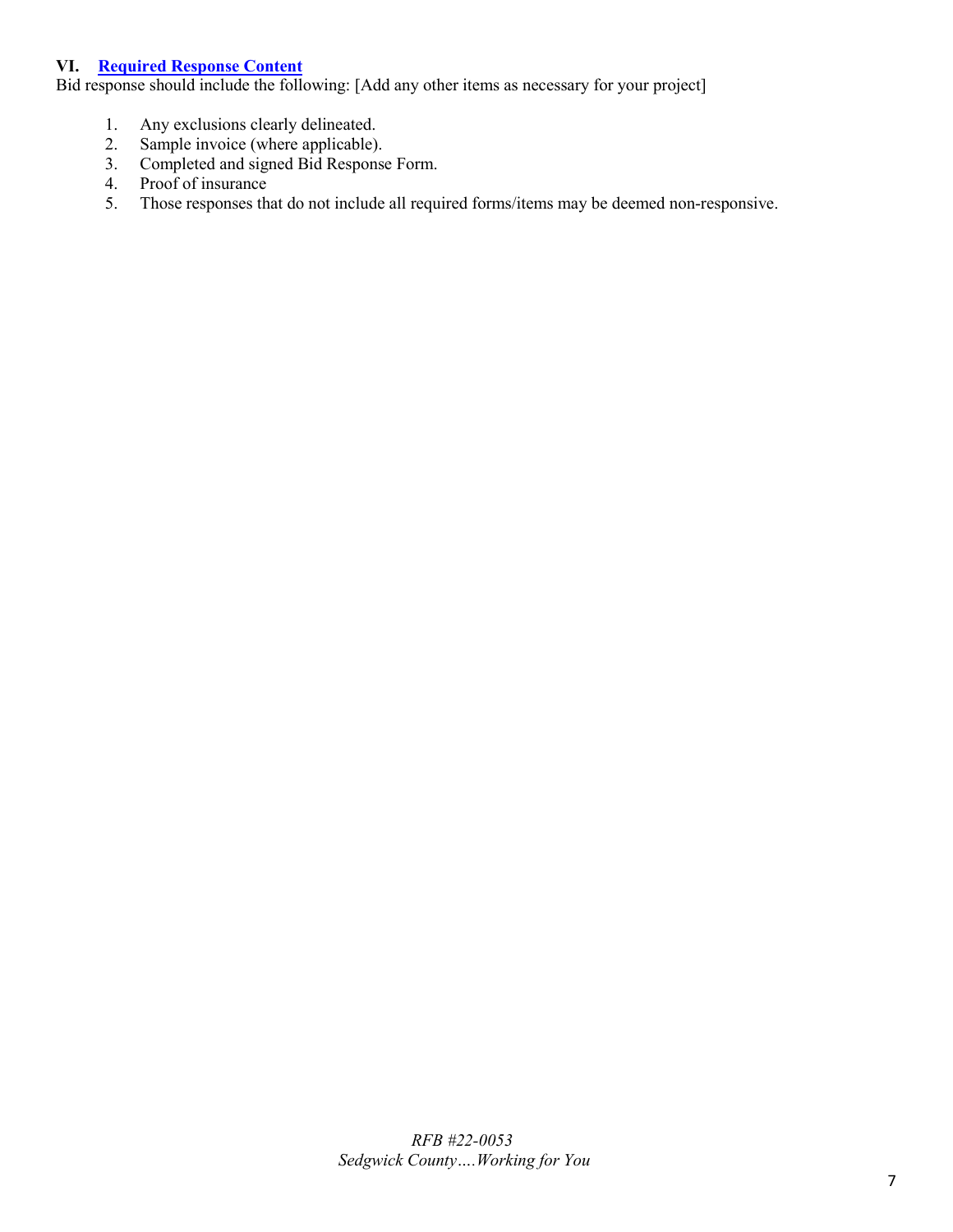#### **REQUEST FOR BID RFB # 22-0053 SS-1H OIL**

The undersigned, on behalf of the Bidder, certifies that: (1) this offer is made without previous understanding, agreement or connection with any person, firm, or corporation submitting a bid on the same project; (2) is in all respects fair and without collusion or fraud; (3) the person whose signature appears below is legally empowered to bind the firm in whose name the bidder is entered; (4) they have read the complete Request for Bid and understands all provisions; (5) if accepted by the county, this bid is guaranteed as written and amended and will be implemented as stated; and (6) mistakes in writing of the submitted bid will be their responsibility.

| NAME                                                                                                                                                                                                                                        |  |
|---------------------------------------------------------------------------------------------------------------------------------------------------------------------------------------------------------------------------------------------|--|
| DBA/SAME                                                                                                                                                                                                                                    |  |
|                                                                                                                                                                                                                                             |  |
|                                                                                                                                                                                                                                             |  |
| PHONE FAX HOURS                                                                                                                                                                                                                             |  |
|                                                                                                                                                                                                                                             |  |
|                                                                                                                                                                                                                                             |  |
|                                                                                                                                                                                                                                             |  |
| TYPE OF ORGANIZATION: Public Corporation Private Corporation Sole Proprietorship                                                                                                                                                            |  |
|                                                                                                                                                                                                                                             |  |
| BUSINESS MODEL: Small Business ________ Manufacturer _________ Distributor _______ Retail ________                                                                                                                                          |  |
|                                                                                                                                                                                                                                             |  |
|                                                                                                                                                                                                                                             |  |
| African American (05) <b>Assume Assume 2014 Subcontinent Assume 15 Assume 20 Assume 20 Assume 20 Subcontinent Assume 15 16 16 16 16 16 16 16 16 16</b>                                                                                      |  |
| Native American (25) Other (30) (Please specify and the state of the state of the state of the state of the state of the state of the state of the state of the state of the state of the state of the state of the state of t              |  |
| Not a Woman-Owned Business: Woman-Owned Business: (Specify Below)                                                                                                                                                                           |  |
|                                                                                                                                                                                                                                             |  |
| Asian Pacific-Woman Owned (60) Subcontinent Asian-Woman Owned (65) Hispanic Woman Owned (70)                                                                                                                                                |  |
| Native American-Woman Owned (75) Cther (Woman Owned) (80) Please specify                                                                                                                                                                    |  |
| ARE YOU REGISTERED TO DO BUSINESS IN THE STATE OF KS: Yes No                                                                                                                                                                                |  |
|                                                                                                                                                                                                                                             |  |
| INSURANCE REGISTERED IN THE STATE OF KS WITH MINIMUM BEST RATING OF A-VIII: Yes No                                                                                                                                                          |  |
| Yes, I would like to be on the emergency vendor list.<br>$\Box$                                                                                                                                                                             |  |
| No, I would not like to be on the emergency vendor list.<br>$\Box$<br>After Hours Phone #: Emergency Contact Name: After Hours Fax #: _________________                                                                                     |  |
|                                                                                                                                                                                                                                             |  |
| ACKNOWLEDGE RECEIPT OF ADDENDA: All addendum(s) are posted to our RFB/RFP web page and it is the                                                                                                                                            |  |
| vendor's responsibility to check and confirm all addendum(s) related to this document.                                                                                                                                                      |  |
| NO. DATED ________; NO. _____, DATED _______; NO. _____, DATED __________                                                                                                                                                                   |  |
| In submitting a response to this document, vendor acknowledges acceptance of all sections of the entire document and has<br>clearly delineated and detailed any exceptions.                                                                 |  |
| Signature                                                                                                                                                                                                                                   |  |
| Print Name<br>Dated and the contract of the contract of the contract of the contract of the contract of the contract of the contract of the contract of the contract of the contract of the contract of the contract of the contract of the |  |

*RFB #22-0053 Sedgwick County….Working for You*